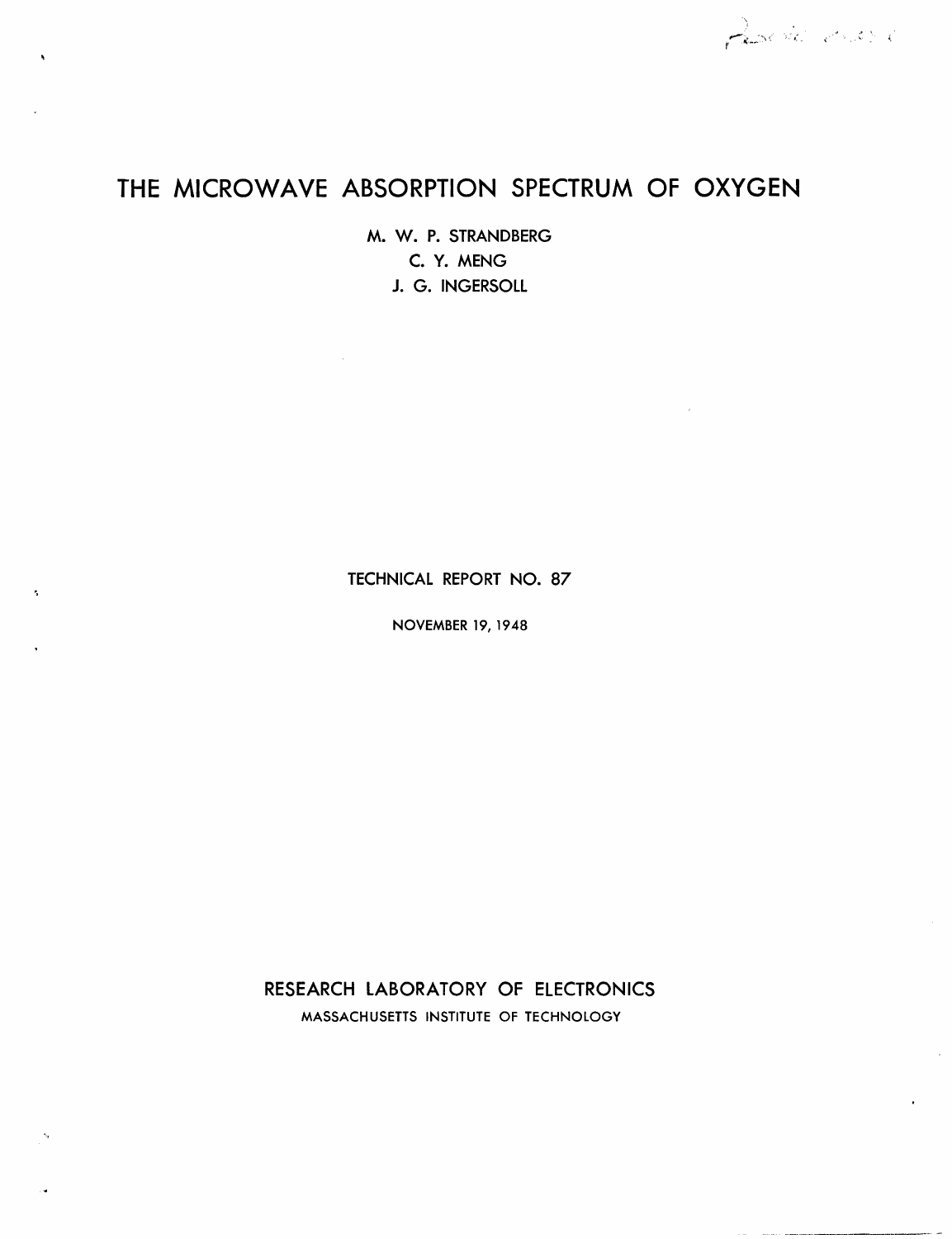The research reported in this document was made possible through support extended the Massachusetts Institute of Technology, Research Laboratory of Electronics, jointly by the Army Signal Corps, the Navy Department (Office of Naval Research) and the Air Force (Air Materiel Command), under Signal Corps Contract No. W36-sc-32037, Project No. 102B; Department of the Army Project No. 3-99-10-022.

in a station of the company of the company of the company of the company of the company of the company of the company of the company of the company of the company of the company of the company of the company of the company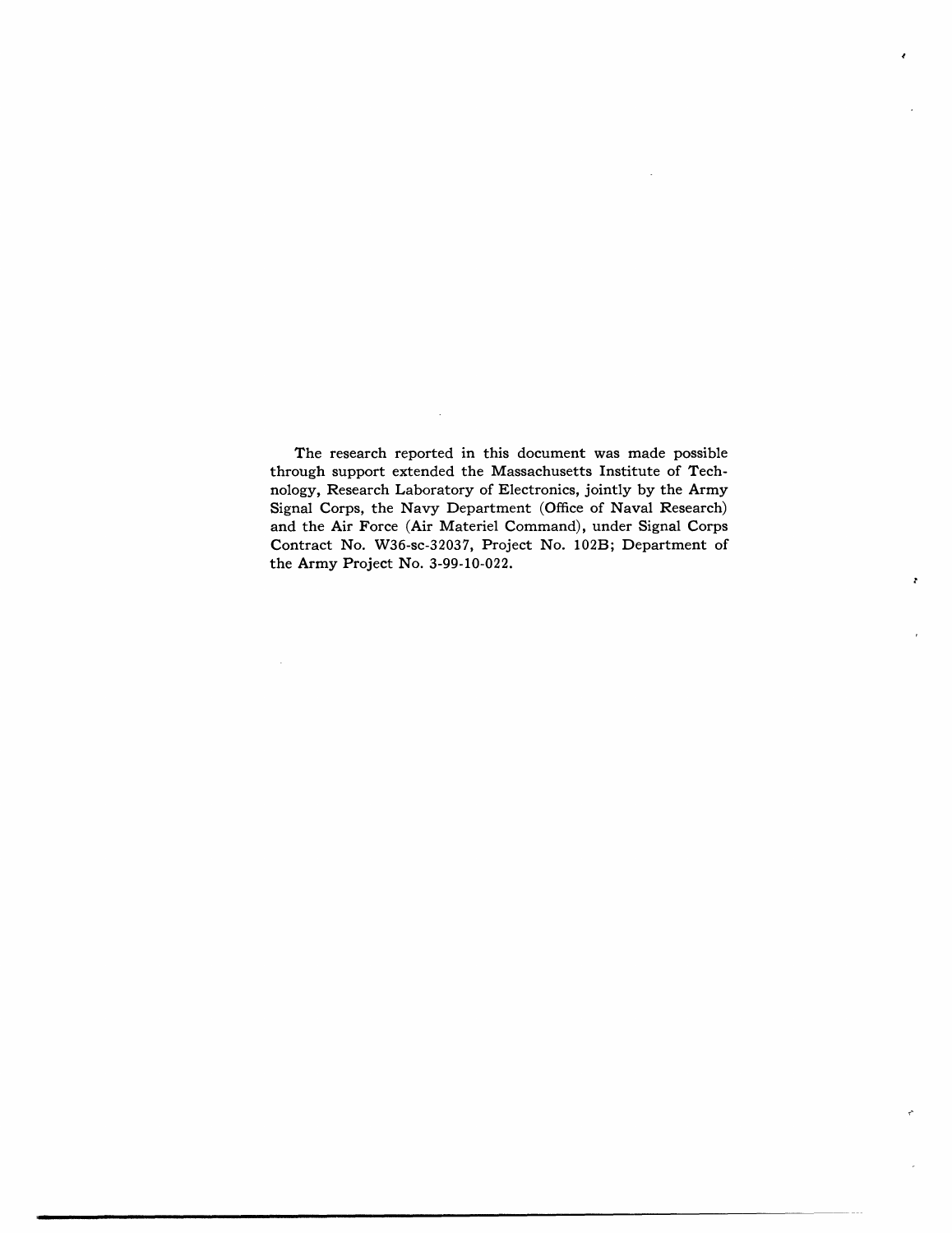### **MASSACHUSETTS** INSTITUTE OF TECHNOLOGY

Research Laboratory of Electronics

Technical Report No. 87 November 19, 1948

# THE MICROWAVE ABSORPTION SPECTRUM OF OXYGEN

- M. W. P. Strandberg
- C. Y. Meng\*
- J. G. Ingersoll

## Abstract

Measurements of the absorption of 5-nmm radiation in oxygen gas have been made. The experimentally observed magnitude and shape of the absorption may be satisfactorily compared with the theoretical curves of Van Vleck for an assumed line breadth  $\Delta v \approx 0.015$  to 0.02 cm<sup>-1</sup>. Observations of the absorption in mixtures of oxygen and nitrogen indicate a disparity of  $0<sub>2</sub>$  and  $N<sub>2</sub>$  collision cross sections. It is suggested that nitrogen causes an anomalous narrowing of the oxygen absorption line breadth.

.... -- - ------

\*Now at National Tsing Hua University, Peiping, China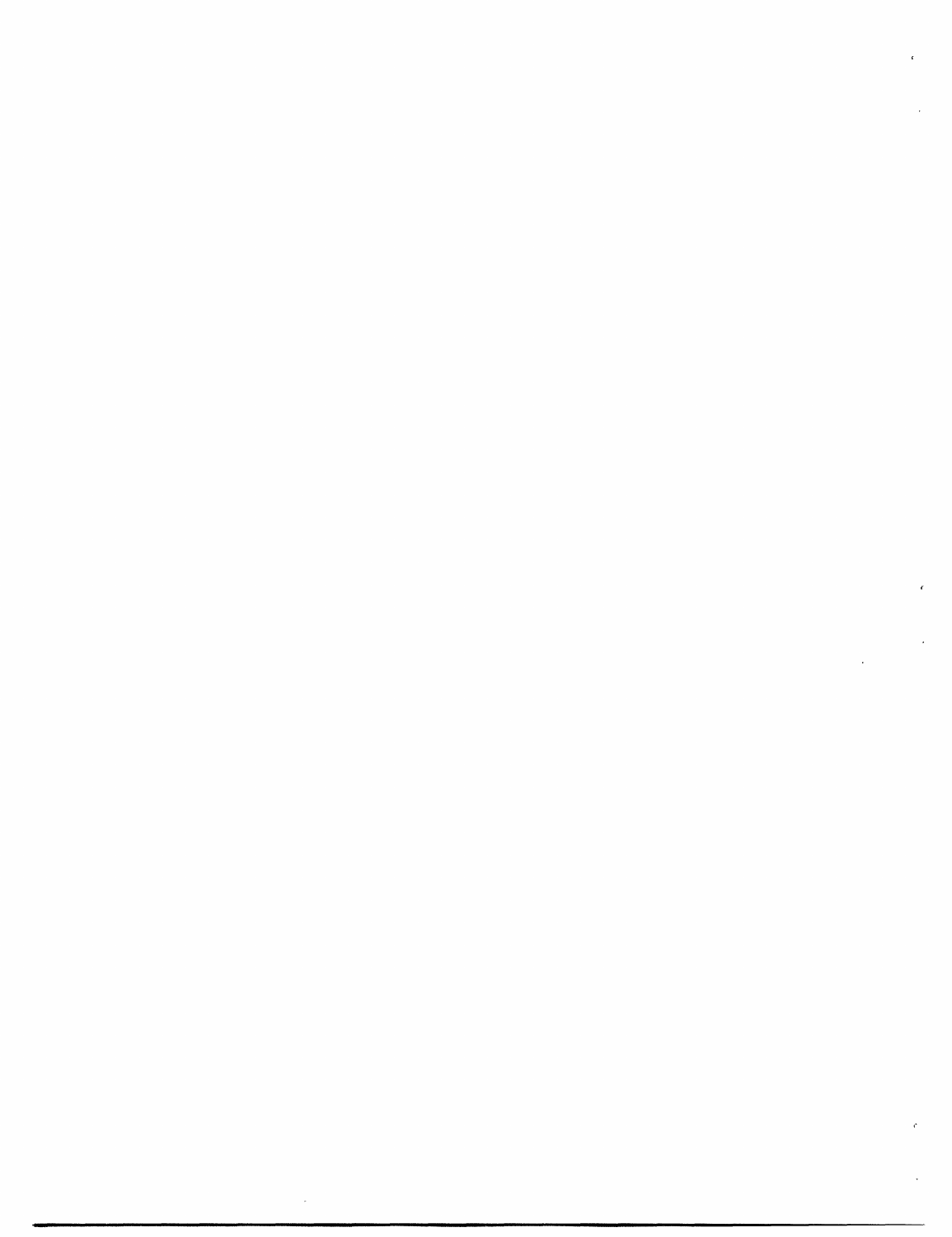## Introduction

The existence of an absorption band in the millimeter region due to molecular oxygen has been predicted and discussed at some length by Van Vleck(l). Measurements made by Beringer(2) have given a preliminary confirmation of the existence of this absorption band, as have those of Lamont(3). A more detailed investigation of the absorption of 5-mm radiation by oxygen will be reported here.

As Van Vleck has pointed out, the oxygen molecule is in a  $\frac{3}{2}$  ground state, since it has one unit of spin angular momentum. As a consequence of this resultant spin, it has a magnetic moment equal to two Bohr magnetons. This permanent magnetic moment is the cause of the paramagnetism observed in oxygen, and it also allows the molecule to couple to the magnetic field of an electromagnetic wave. The unit of spin angular momentum perturbs the rotational state since it is coupled to the rotational motion of the molecule. The unit electron spin has three spatial orientations with respect to the given molecular rotational angular momentum vector, K, so that each rotational level is split into three states,  $J = K + 1$ , K, and  $K-1$ , each J state of this so-called  $\rho$ -type triplet arising from a different orientation of the spin with respect to the rotational motion of the molecule. The energy difference between successive J terms in any of these triplets is about 2  $\varphi$ m (with the single exception of J = 0  $\rightarrow$  1 difference which is about  $4 \text{ cm}^{-1}$ ). Selection rules for magnetic dipole transitions allow induced transitions between these successive members of the triplet ( $\Delta J = \pm 1$ ) so that for each value of the rotational angular momentum quantum number K there are two absorption frequencies in the 2 cm region. The population of the various rotational levels follows Boltzmann statistics, and it may be shown that the most populated state at room temperatures is that one for which K = 13. States with K  $\cong$  25 still have significant populations however. The  $0^{\sim}$  nucleus has zero nuclear spin angular momentum, so that symmetry considerations demand that K have only odd values. Thus, with two absorption lines for each value of K, there are about 25 lines which overlap at atmospheric pressure and which contribute significantly to the absorption in the 2 cm<sup> $-$ </sup> region. Van Vleck(1) has calculated the shape and magnitude of the absorption for various values of the line-broadening parameter  $\Delta v$ . The theory uses the values of the triplet spacings as determined from optical spectroscopy, and is totally determined except for line-broadening or line-breadth parameter  $\Delta v$ . The intensity is not sensitive to the assumed triplet spacings but it is a strong function of the line

-1-

-II - I---`-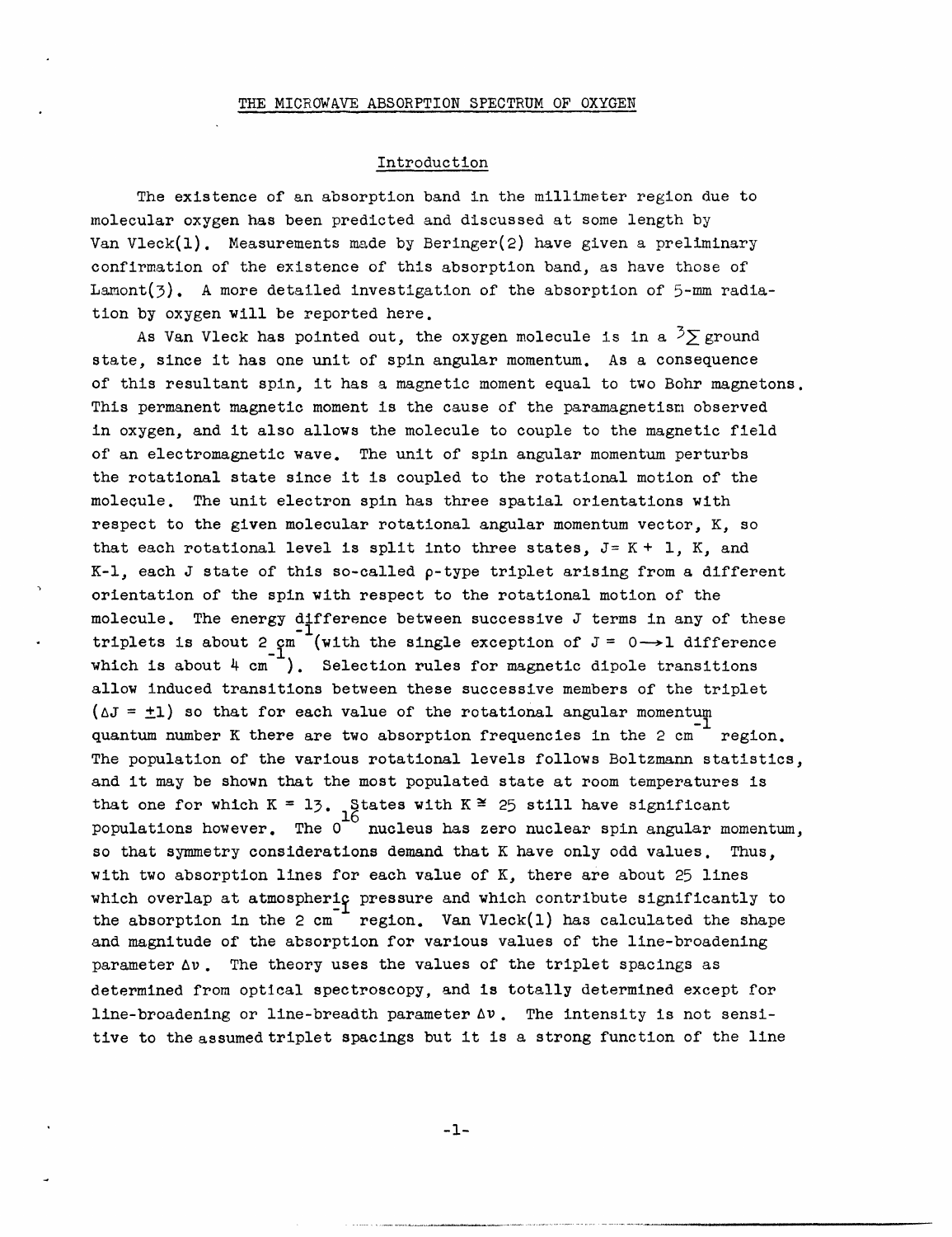breadth  $\Delta v$ . For this reason, previous measurements(2)(3) have obtained the magnitude of the absorption at a few scattered points and have inferred the line breadth  $\Delta v$  from this intensity. The measurements below are an extension of previous measurements in that the theory is essentially checked by comparing both the intensity and structure of the measured and computed absorption.

#### Apparatus

A balanced microwave bridge was used to measure the absorption. Five-mm power was obtained from the second harmonic generated in a nonlinear silicon crystal driven by a 1-cm reflex klystron oscillator. A block diagram of the apparatus is shown in Figure 1. The 5-mm radiation was then divided between two nearly identical waveguides and recombined in a bridge T-junction. One output arm of the T fed a matched load and the other fed a harmonic converter. The converter mixed the incoming 5-mm radiation with the second harmonic of another 1-cm local oscillator, and the heterodyne signal current was fed to a 24-Mc/sec amplifier. Provisions were made for inserting a stepattenuator pad in the amplifier cascade after three stages of amplification.



Fig. 1. Block diagram of absorption-measurement apparatus.

Both the signal oscillator and lccal oscillator were frequency-stabilized tc a high mode of a 3-cm cavity using a Pound(4) and, later, a Zaffarano(5) cires!', The frequency of the signal-generator fundamental was measured with

I I I \_ \_ \_ \_ -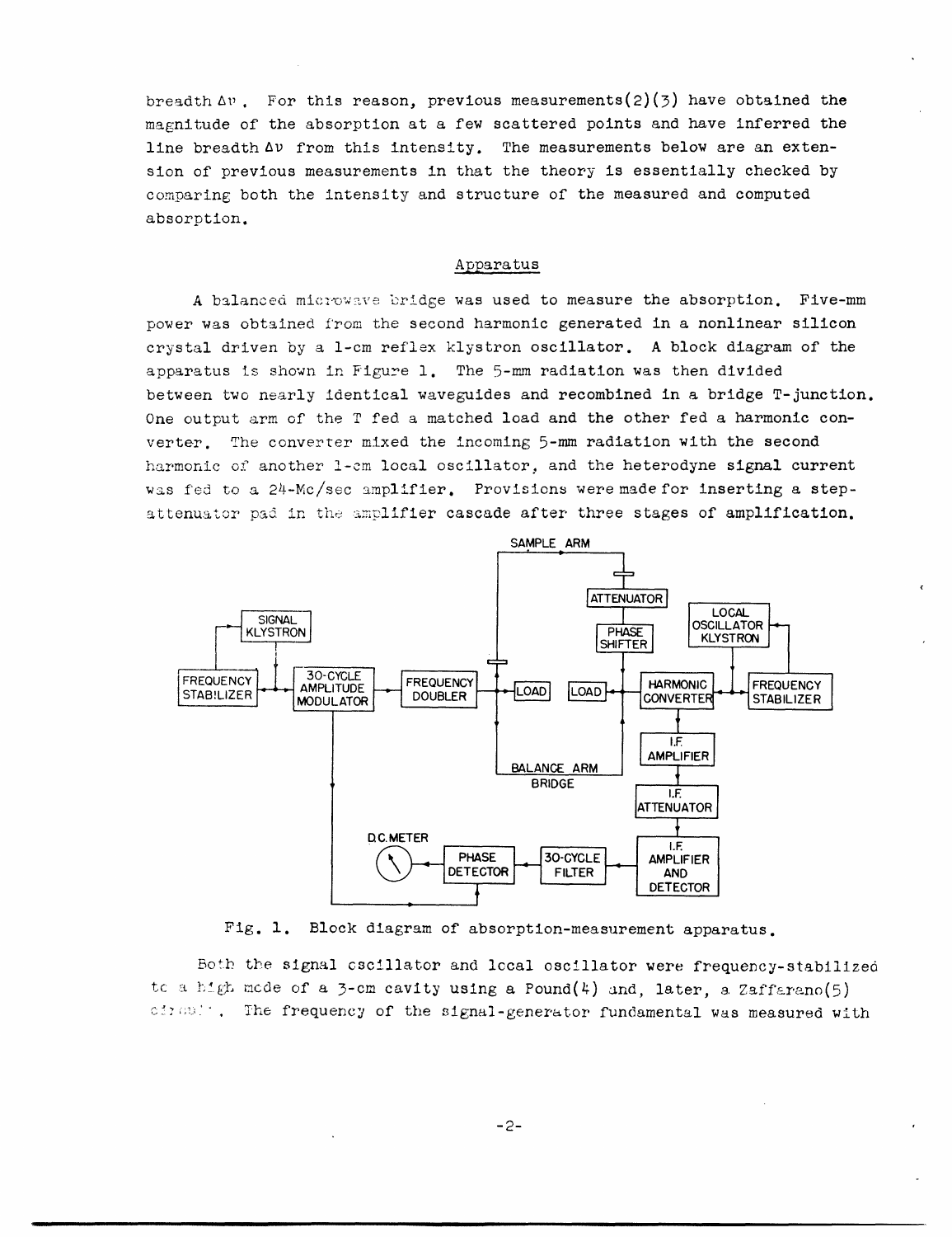the M.I.T. frequency standard $(6)$ . The signal-generator fundamental was amplitude-modulated with a rotating attenuator at 30 cycles/sec. The detected output from the receiver could then be filtered for the 30-cycle modulations. This modulation was amplified and converted to d-c with a phase detector. The signal was read on a milliammeter and the 30-cycle modulation merely provided a convenient monitoring current to amplify after filtering.

In operation. the sample arm of the bridge was filled with tank oxygen at 80 cm Hg, and the bridge balanced for no receiver output by means of the r-f phase shifter and attenuator in the sample arm. The sample was then pumped out and the bridge rebalanced as well as possible by slowly admitting tank argon into the sample arm to an appropriate pressure. The final minimum was achieved with readjustment of the r-f phase shifter. The use of argon for rebalancing allowed the bridge to work under constant impedance conditions. This procedure proved necessary for accuracy. Argon was chosen because its dielectric constant is similar to that of oxygen. Since argon is monatomic, it has no absorption in the region of these measurements. Check measurements on nitrogen, using argon as a balancing agent, disclosed no absorption greater than 1 db/km. The minimum signal current was noted and the phase shifter was readjusted to give a maximum output; the 24-Mc/sec step attenuator was then introduced and the currentoutput reading was made as nearly equal to that observed at minimam balance as was possible. The attenuator had a minimum change of 1 db and the readings were taken to 0.5 db by interpolation. The attenuator reading then gave the value of the maximum-to-minimum power ratio as:

$$
db = 10 \log (P_{max}/P_{min})
$$
.

It can be shown that the attenuation in the gas may be calculated as:

$$
\Delta P/P = 4\alpha^{\frac{1}{2}}/(1 + \alpha^{-\frac{1}{2}})^2
$$

where

$$
\Delta P = power absorbed,P = incident power on sample,
$$
\alpha = P_{max}/P_{min}
$$
$$

The path length was 6.15 m and, when correction has been made for changing from a guided path to a free-space path, the attenuation  $\gamma$  in db/km is given as:

-3-

\_1 1\_1II IILXI 1 ·--1411.1 1\_1\_^\_1-·\_.\_-·1- --- -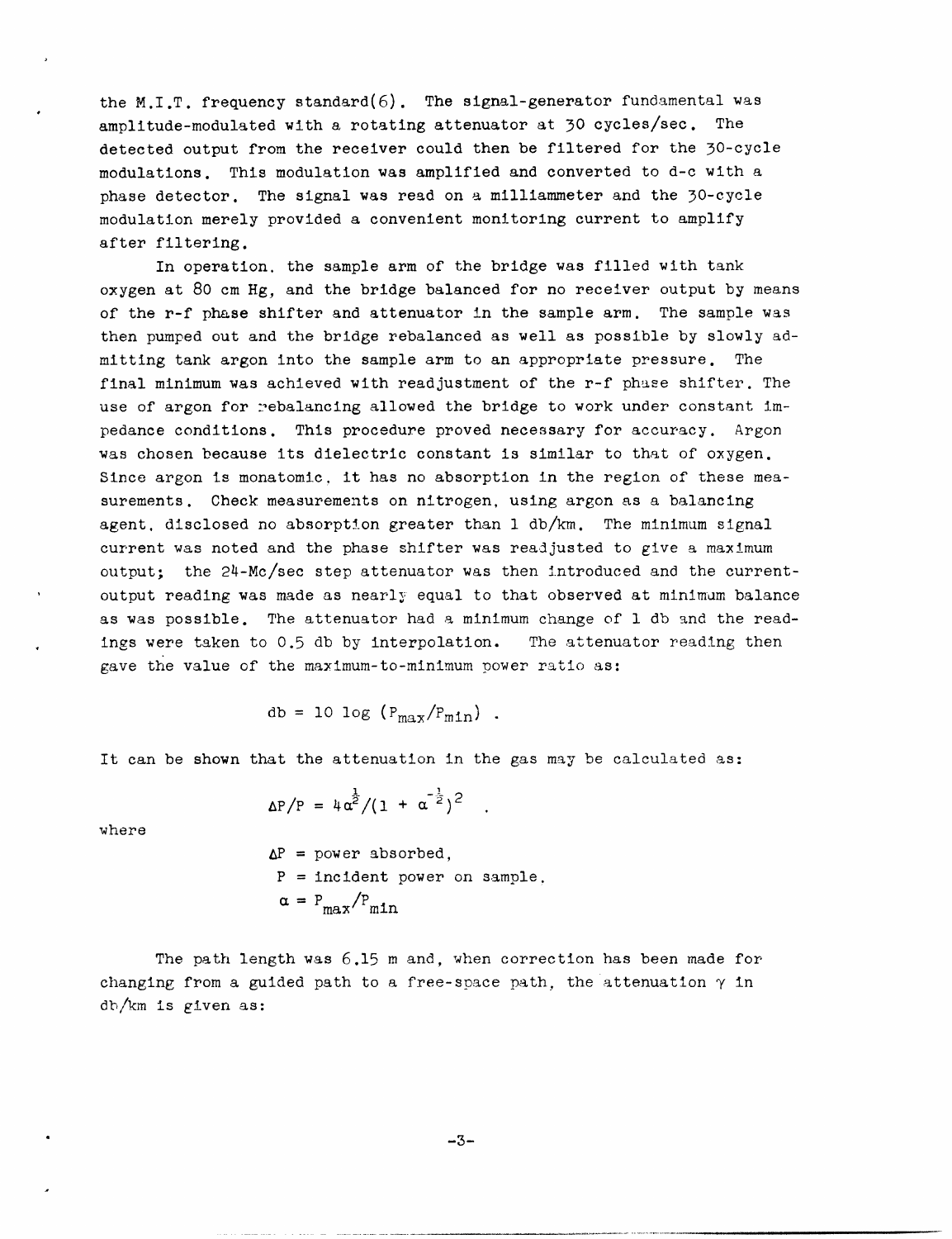$\gamma = -10(\lambda_0/\ell \lambda_g) \log (1 - \Delta P/P)$  db/km,

where

- L

$$
\lambda_0
$$
 = free-space wavelength,

 $\lambda_{\sigma}$  = guide wavelength,

 $l =$  absorption path length in kilometers.

A stable balance with a  $P_{max}/P_{min}$  of 60 db could be readily obtained; this is the balance required to read to 2.5 db/km. The attenuator was correct to +1 db in m:agnitude, and relative readings were good to the setting accuracy of  $\pm$  0.5 db. Stated otherwise, the data are good to  $\pm$  10 per cent in absolute value and to less than  $\pm 5$  per cent in relative value. Several readings were made at each frequency, and the frequency intervals were about .003  $cm^{-1}$ . Readings at approximately 100 different frequency settings with oxygen at 80 cm Hg pressure were used to compile the final results. Readings were also made at some frequencies for oxygen-nitrogen mixtures.

## Absorption by Pure Oxygen

The data obtained for pure oxygen at 80 cm Hg pressure are shown plotted in Figure 2 (a), together with two curves of predicted absorption at 80 cm Hg pressure for line breadths  $\Delta v = .02 \text{cm}^{-1}$  and .05 cm<sup>-1</sup>. The curve fcr  $\Delta v = 0.02$  cm<sup>-1</sup> is derived from that of Lamont(3) which was computed using the new Babcock evaluation of the triplet energy difference. It is in slightly better agreement with the experimental data than the curve of Van Vleck for which the older values of Dieke and Babcock were used. The curve of absorption for  $\Delta v = .05$  cm<sup>-1</sup> at 80 cm Hg pressure is derived from that of Van Vleck (1).

A line breadth of  $.05 \text{ cm}^{-1}$  is obviously too high. The curves match rather well for a line breadth of  $.02 \text{ cm}^{-1}$ , although the experimental absorption is about 20 per cent low. Figure 2 (b) shows the plotted experimental data, together with a computed curve for  $\Delta v = .015$  cm<sup>-1</sup>. The structure of these two curves registers rather well. The magnitude of the measured absorption is low, in this case by about 35 per cent. The discrepancy in magnitude is not unreasonable. In a similar case, the observed absorp tion in  $H_2$ 0 at .74 cm<sup>-1</sup> is 10 to 20 per cent below the theoretical value, depending upon the value of the electric dipole moment used (7)(8). So it may be said that, assuming a line breadth of .015  $cm^{-1}$  , there is a satisfactory agreement between theoretical and experimental values of the 2cm<sup>-1</sup> absorption in  $0<sub>2</sub>$  at 80 cm Hg and 293<sup>0</sup> K.

-4-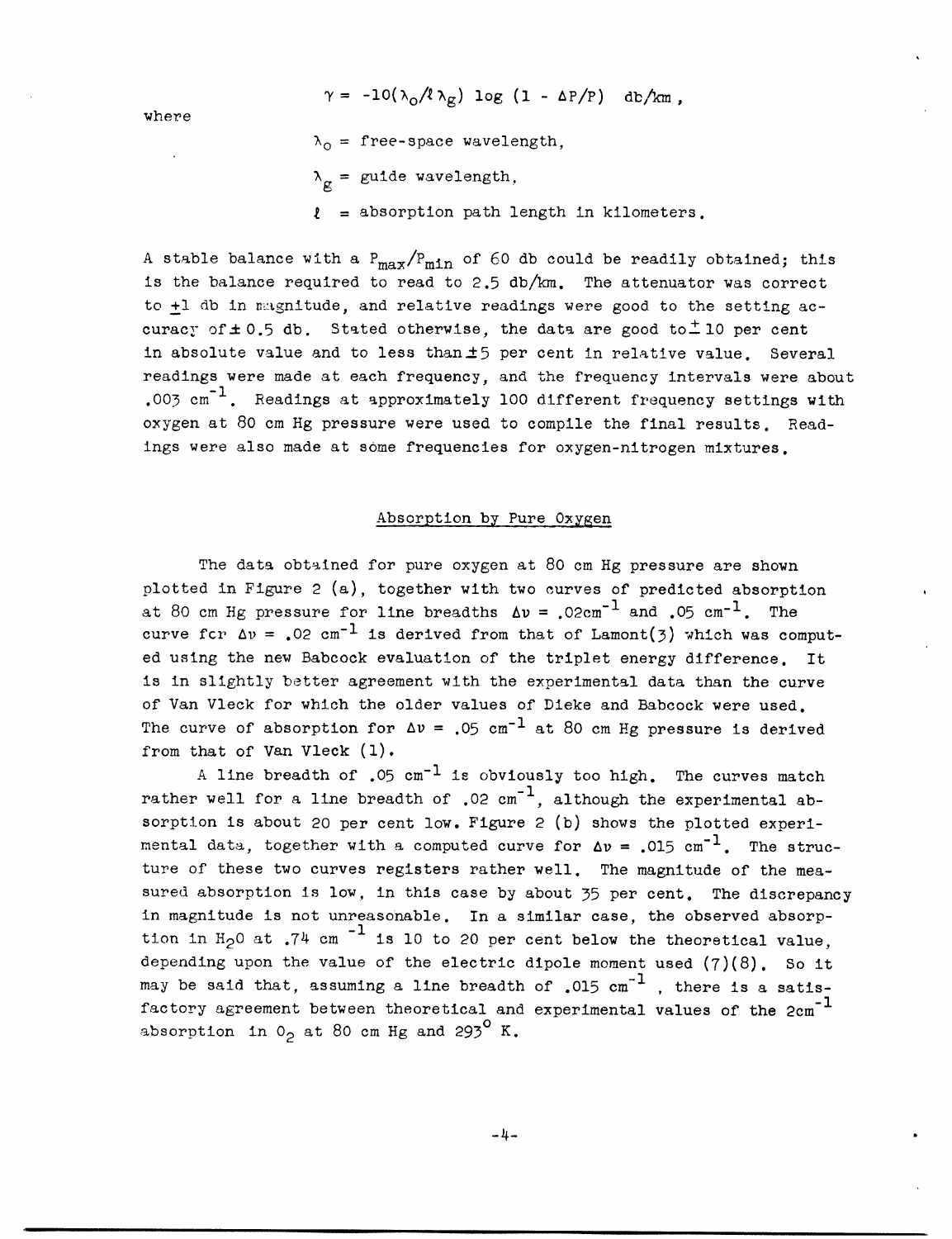

٠,

 $-5-$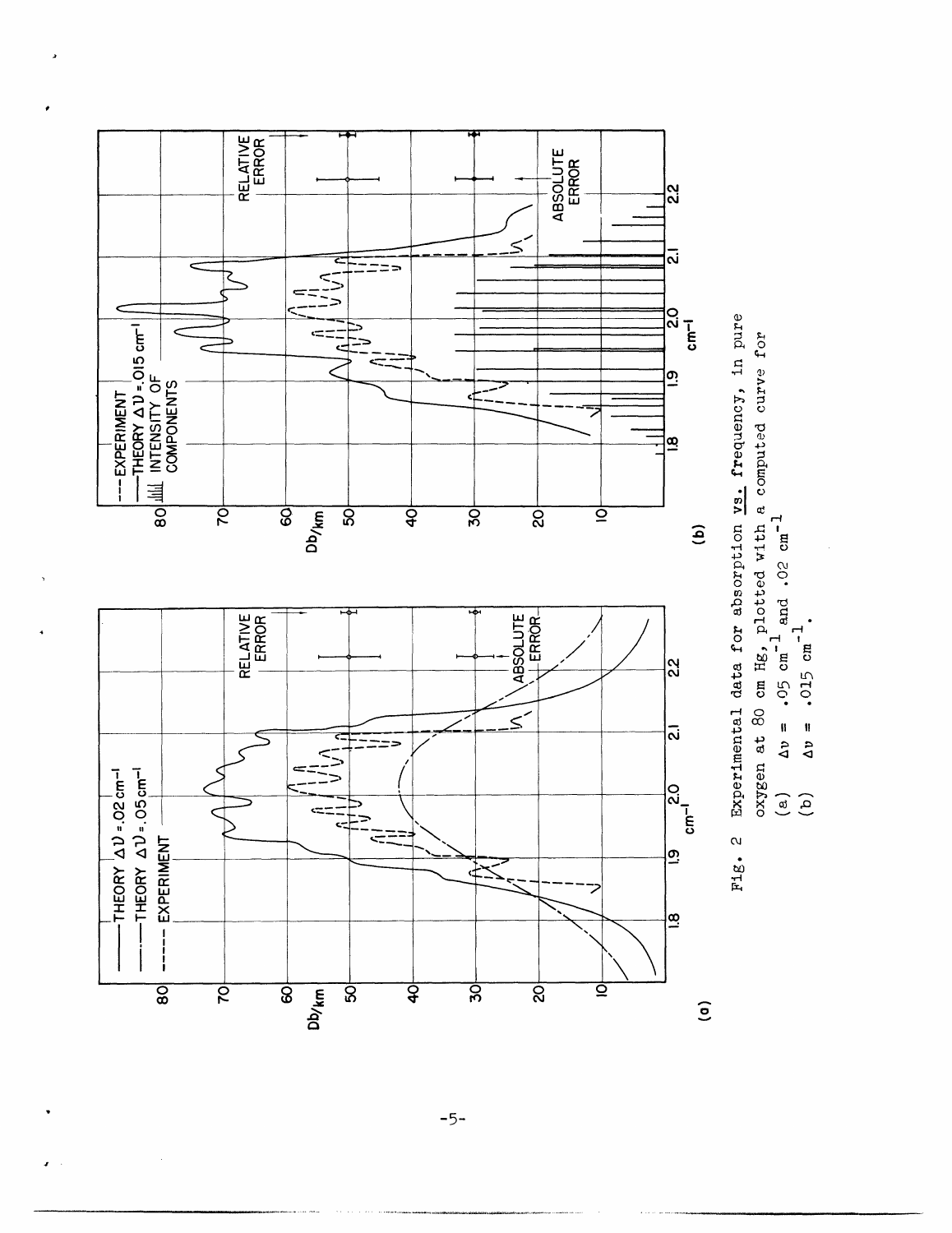It may be noted that the line breadth predicted from the collision cross section given by kinetic theory is about  $.04$  cm<sup>-1</sup>. There is a certain amount of difficulty in justifying a line breadth smaller than that given by the mean free time. For simple microwave spectra, it has been generally found that the observed line breadths are greater than those predicted by the mean free time because of dipole-dipole perturbations. In the absence of large dipole interactions, line breadths narrower than those computed from kinetic theory are possible if all collisions are not effective in interrupting the absorption processes. Since the molecular translational energy follows a Boltzmann distribution, from energy considerations, some collisions are conceivably ineffective, hence a narrower line breadth. This point should undoubtedly be further investigated theoretically.

### Oxygen-Nitrogen Mixture

Measurements were also made of the absorption in oxygen diluted with nitrogen. This was done to determine the scaling factor needed to reduce the measurements on pure oxygen to their air equivalent(21 per cent  $0\alpha$ , 79 per cent N<sub>o</sub>). We had expected to find a simple linear relationship between pure and dilute oxygen absorption. Since  $0_$  and  $N_$  collision cross sections should be nearly the same, the line breadth should remain essentially constant with a constant total pressure. The reduction in absorption would then vary proportionally to the number of absorbing oxygen molecules.

Absorption in oxygen-nitrogen mixtures was measured in the fashion described above for pure oxygen. The total pressure of the mixture was held constant at 80 cm Hg and the partial pressure of oxygen was varied between 5 and 80 cm Hg. The relationship between absorption and oxygen partial pressure proved to be complex. Several curves of absorption versus oxygen partial pressure taken at different frequencies are shown in Figure 3. The behavior of the absorption with varying oxygen content is difficult to justify with any simple picture of the absorption process.

In Van Vleck's notation, the data of Figure 3 were taken for the region between the K<sub>-</sub>= 9, K<sub>+</sub> = 3 and the K<sub>-</sub>= 7, K<sub>+</sub> = 5 transitions. Since the characteristic line breadth is the only factor undetermined in the Van Vleck-Weisskopf theory, there remains only the possibility of variation of this parameter with nitrogen dilution. If the line breadth were to increase with increasing dilution, the curves of Figure 3 would have the opposite curvature, i.e., a curvature away from the axis of partial pressure. If the line breadth were to decrease with increasing oxygen dilution (a situation which might be accounted for by a decrease in dipole-dipole interaction), the curvature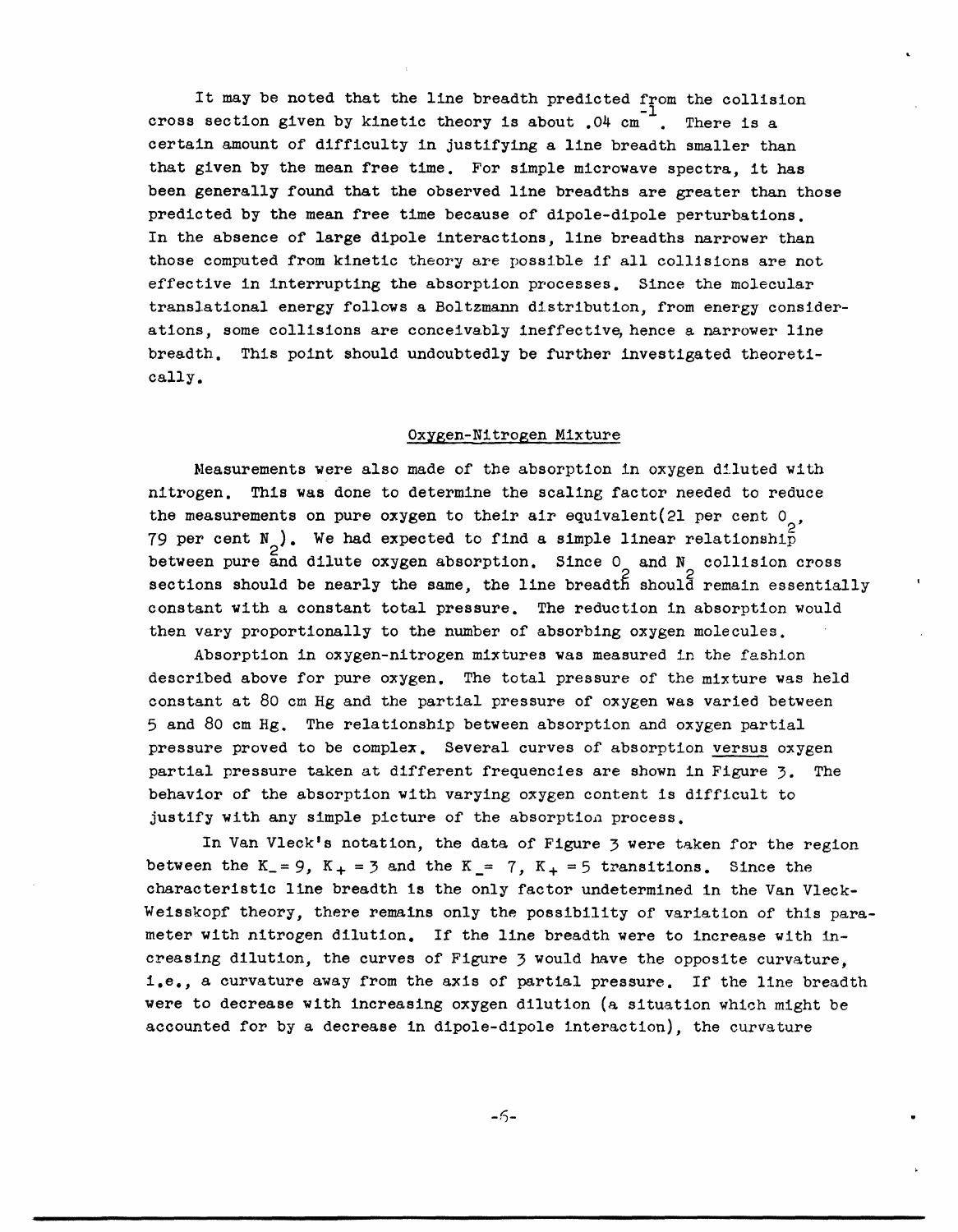

Fig, 3 Curves of absorption in oxygen-nitrogen mixtures vs. oxygen partial pressure, taken at various frequencies.

toward the partial-pressure axis would possibly not be so great as that observed. The interval 1.950  $cm^{-1}$  to 1.976  $cm^{-1}$  is .026  $cm^{-1}$  wide and a decrease in line breadth much below .015  $cm^{-1}$  would tend to decrease the absorption in the least resonant region of 1.963  $cm^{-1}$ . However, the K<sub>-</sub>=7 line  $(1.976 \text{ cm}^{-1})$  and the K<sub>+</sub> $\frac{1}{2}$  line  $(1.950 \text{ cm}^{-1})$  may be closer together than we have assumed from Babcock's analysis; or the line breadth for those two lines may be different from the average line breadth of  $.015 \text{ cm}^{-1}$ . A variation of line breadth with rotational-energy state is certainly understandable; the possibility of such a phenomenon has been pointed out by Van Vleck and Weisskopf (9), and has been demonstrated experimentally in the case of ammonia by Bleaney and Penrose (10). It should be noted that the case of ammonia is unusual, since there are large diagonal dipole matrix elements which presumably make the line breadth a function of the rotational state. Similar elements for oxygen should be too small to consider by virtue of the hundredfold-smaller magnetic dipole moment of oxygen.

It can be readily seen from Figure  $\frac{1}{2}$  that dilute oxygen (~25 per cent oxygen) does behave like an absorbing gas with constant line breadth, since

-7-

--I----·---Y Il---1UIIII\* --9LIIYIIIII·II.IT.- -.I-·-----------\_·---· *^IIIIID···ll--^l·C-----·l\_·--····P--* -- - II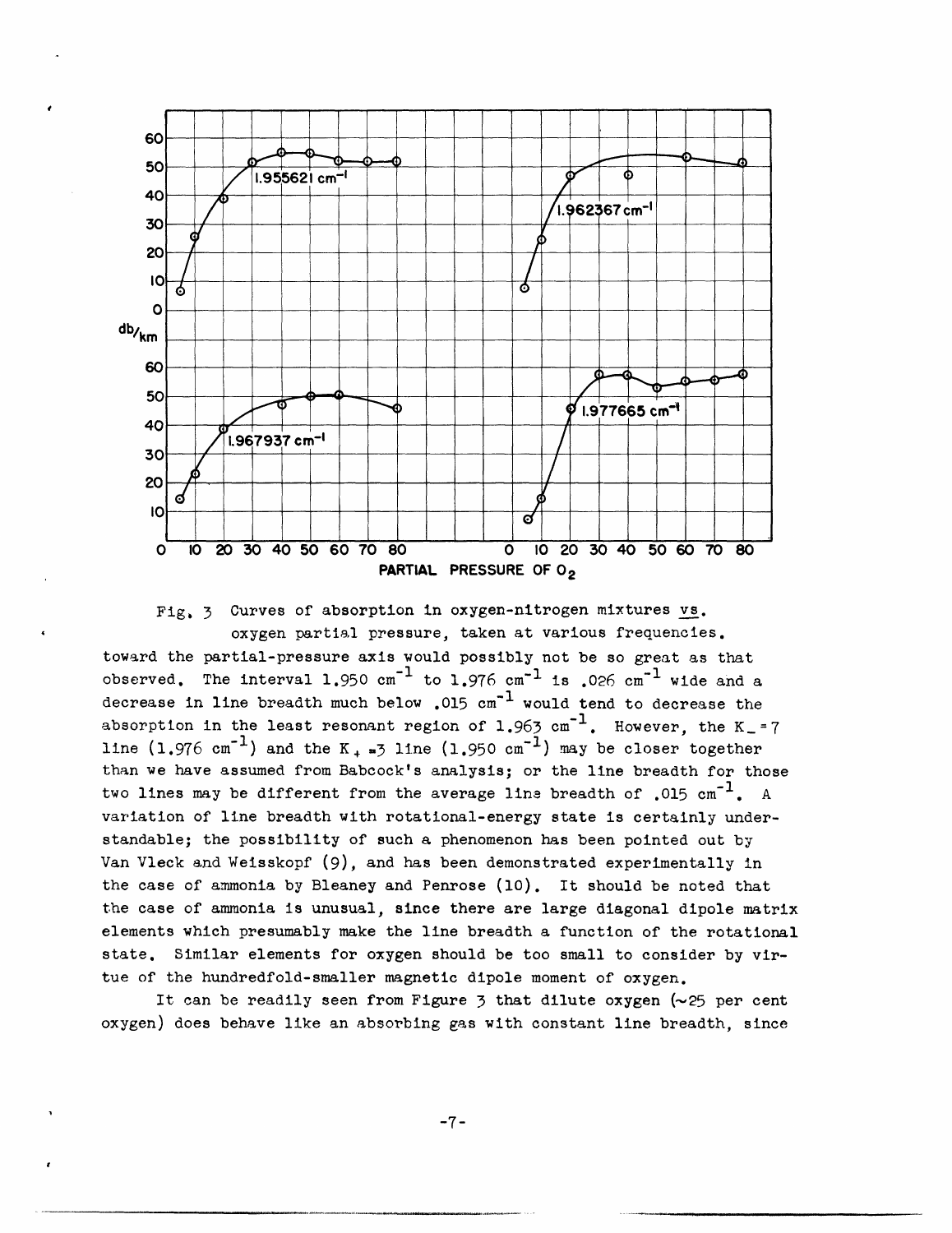the absorption becomes proportional to the oxygen partial pressure. In highly diluted oxygen, the collisions which interrupt the radiation process are predominantly those between oxygen and nitrogen molecules; so that if the anomalous behavior of the absorption in  $0 - N$  mixtures containing a high percentage of  $0<sub>2</sub>$  is, in fact, due to a line-narrowing pheomenon, one would be led to believe that the characteristic line breadth for oxygen absorption is smaller in the case where nitrogen is the interrupting agent than it is in pure oxygen. The difference in the line breadths might be a factor of four, but this is only a guess.

A conclusive check on the experiments would be that obtained from a comparison of the integrated absorption for various concentrations of oxygen. The integrated absorption is independent of the line breadth and must be a linear function of the number of absorbing molecules. It would seem difficult to fulfill such a requirement with data such as are given in Figure 3. However, it must be remembered that the integrated intensity may still be decreasing due to decreasing skirt absorption. In short, we have too little data for mixtures of oxygen and nitrogen to be able to apply the criterion of appropriate variation of the integrated intensity. Measurements of this type are sufficiently tedious to discourage us from carrying them out and, furthermore, observations on individual lines at low pressures seem to be more useful in developing a model for the processes taking place.

It has been pointed out above that the line breadth  $\Delta v \approx .015$  cm<sup>-1</sup> is less than the kinetic-theory value of .04 cm<sup>-</sup>. Any further narrowing due to a preponderance of 0 -N collisions, though certainly possible, is hard to visualize in any simple fashion.

It should also be noted that Bleaney and Penrose(10) found anomalous values for the collision cross sections, or line widths, in ammonia-nitrogen mixtures. The supposedly similar cross sections for ammonia-argon and ammonia-oxygen collisions determined from the line breadths are smaller by a factor of two. This large discrepany worried these experimenters enough to cause them to remeasure the ammonia-nitrogen value, but they found no error and let the matter stand. Unfortunately, these experiments are of little value here, since the effect Bleaney and Penrose observe is in the wrong direction (i.e., they observe nitrogen broadening) and the collision cross sections are for interaction with ammonia. The point remains that in two cases, those of oxygen and ammonia, dilution of an absorbing gas with nitrogen has indicated an anomalous behavior of the nitrogen molecules.

Briefly it may be said that measurements made on pure oxygen cannot be reduced to atmospheric absorption by a simple multiplication with the fraction representing the number of oxygen molecules present. The variation of the absorption in oxygen-nitrogen mixtures is not readily understandable.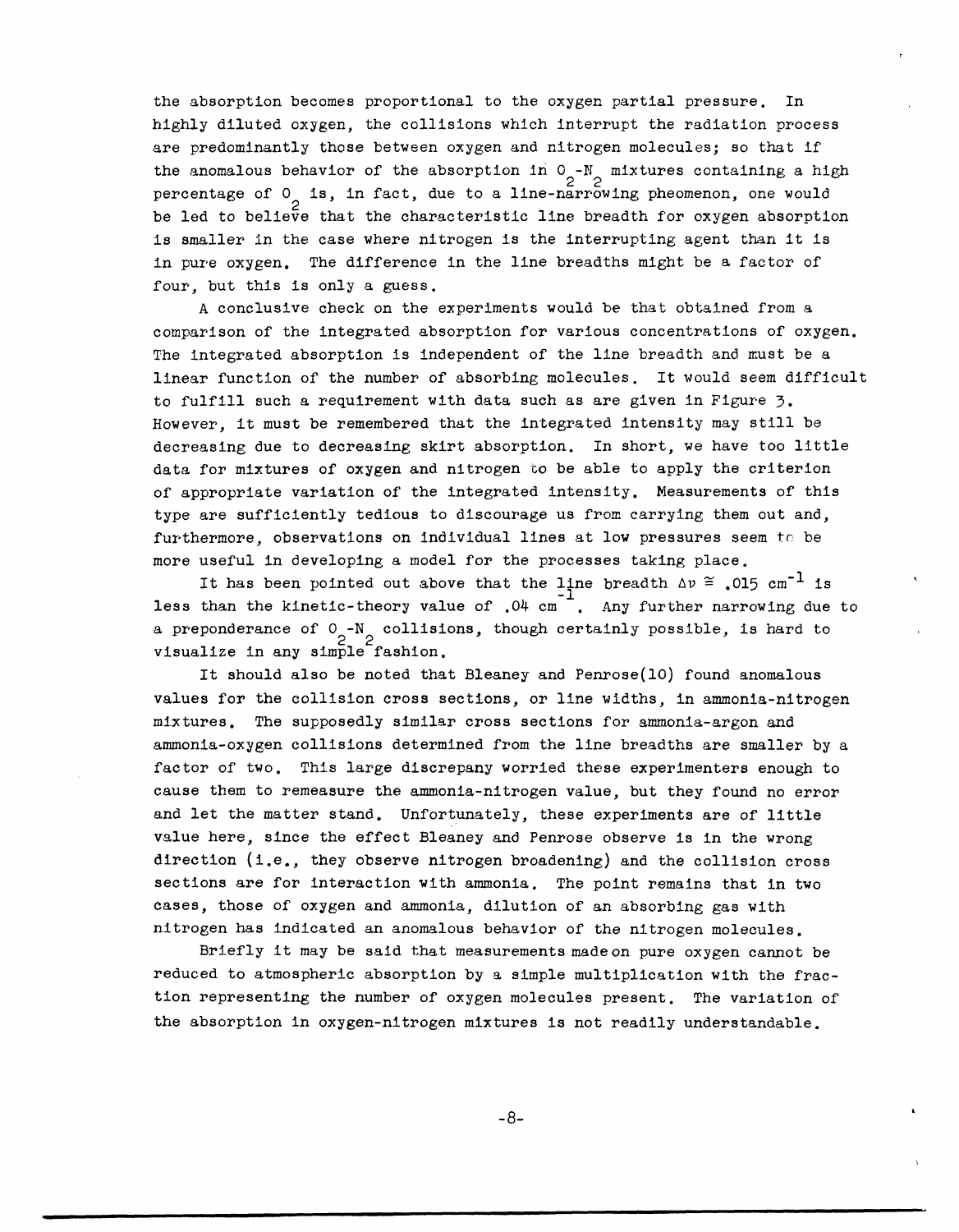At low oxygen concentration, the absorption does vary proportionally to the partial pressure of oxygen, as might be expected. On the other hand, in mixtures with a high percentage of oxygen, the absorption becomes almost independent of the partial pressure of the oxygen over a region several line breadths wide. Qualitatively, this independence of absorption on the concentration of oxygen might be due to a variation arising from a difference between  $0_2$ - $0_2$  and  $N_2$ - $0_2$  collisions, but the phenomenon can not be quantitatively explained on the basis of available data. Further, the measurements presented here are not in good agreement with previously published experimental data. Beringer (2) found that the absorption in oxygen-nitrogen mixtures is proportional to the oxygen partial pressure. Lamont (3) measured directly the absorption in the atmosphere and found it to be about 15  $db/km$ . On the basis of our experiments, we would predict the absorption due to oxygen in the atmosphere to be about 30 to 40 db/km.

A good deal of work remains to be done. Studies of the absorption in pure oxygen at low pressures should be carried out to determine the exact transition frequencies, any shift of frequency with pressure, any dependence of the line breadth upon rotational state, and any anomalous dependence of the line breadth on pressure. We intend to carry on further researches along these lines in this Laboratory. The data given above form an incomplete study of the absorption phenomena in oxygen, and are presented at this time so that the material already at hand might be made available, without further delay, to those interested in the problem.

#### Acknowledgment

The authors would like to express their appreciation of several stimulating discussions with J. H. Van Vleck on the subject matter of this report.

#### References

- 1. J.H.Van Vleck, Phys. Rev. 71, 413(1947).
- 2. R. Beringer, Phys. Rev. 70, 53(1946).

 $\rightarrow$ 

 $\epsilon$ 

- 3. H.R.L.Lamont, Phys. Rev. 74, 353(1948); also private communication .
- 4. RV.Pound, Proc. I.R.E. 35, 1405(1947).
- 5. W.G.Tuller, W.C.Galloway, and F.P.Zaffarano, Proc.I,R.E. 36, 794(1948).
- 6. M.W.P.Strandberg, T.Wentink and RL.Kyhl, Phys. Rev. 75,(1949).
- 7. J.H.Van Vleck, Phys. Rev. 71, 425(1947).
- 8. M.W.P.Strandberg. R.L.E.Report No. 85, Sept. 25. 1948.
- 9. J.H.Van Vleck and V.F.Weisskopf, Rev, Mod. Phys. 17 227(1945).
- 10. B. Bleaney and R.P.Penrose, Phys. Soc. Proc. 59 418(1947),60 540(1948).

-9-

.-. I..-t-- ·--- ·-- ·-- --